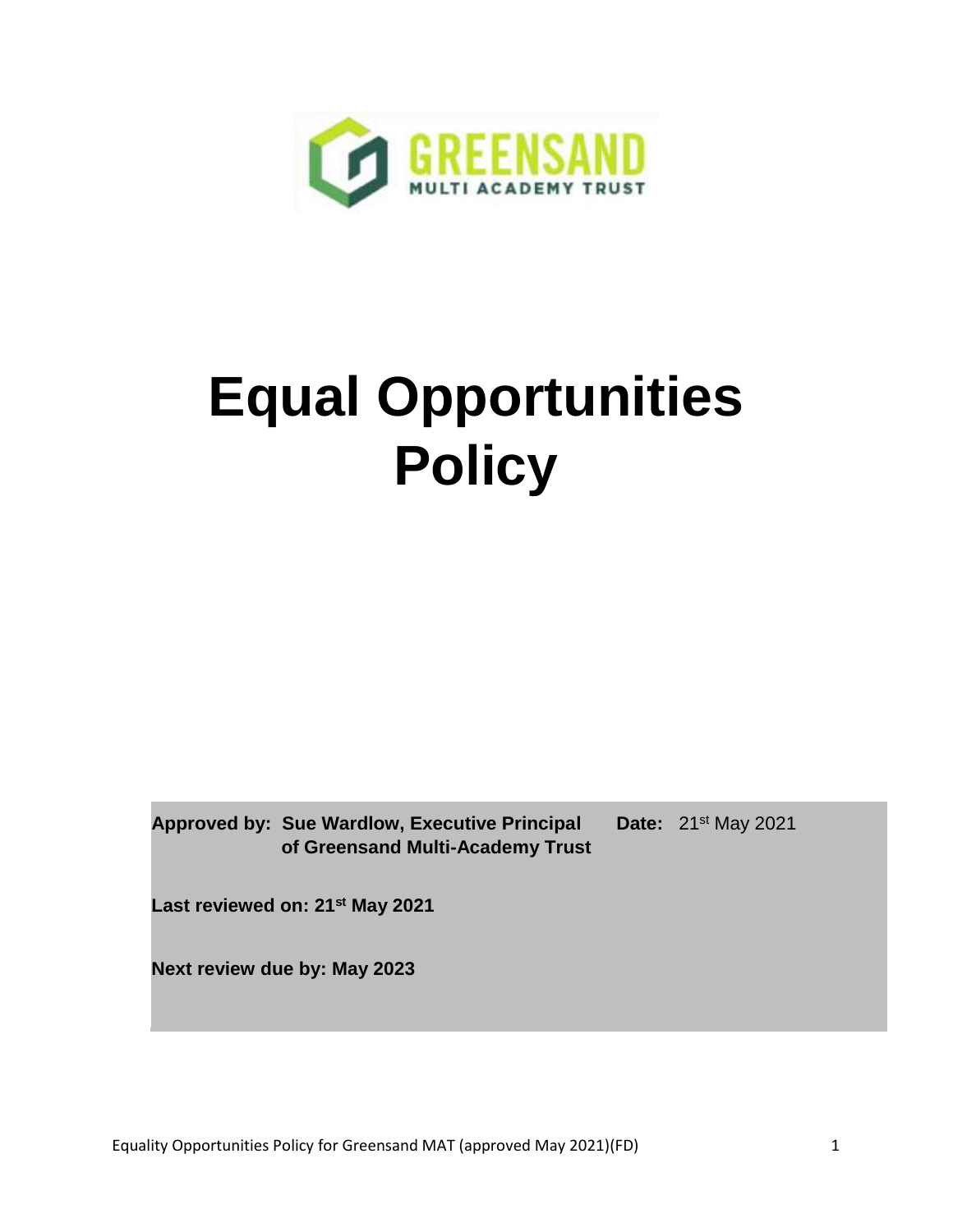## **1. Introduction**

The Greensand Multi-Academy Trust (the "Trust") is committed to providing equal opportunities for all staff and prospective employees and seeks to eliminate unlawful discrimination in all aspects of employment including recruitment, promotion, opportunities for training, pay and benefits, discipline and selection for redundancy.

This policy is intended as a statement of our aims, commitments and responsibilities in relation to equal opportunities in employment. These have been integrated into HR policies which provide the detail of operational practices and procedures.

This policy is intended to complement our individual school Single Equality Plans, which cover our broader commitments in relation to students and the wider community.

## **2. The Law**

## **2.1 Introduction**

It is unlawful to discriminate directly or indirectly in recruitment or employment because of age, disability, sex, gender reassignment, pregnancy, maternity, race (which includes colour, nationality and ethnic or national origins), sexual orientation, religion or belief, marital status or because someone is in a civil partnership. These are known as "protected characteristics". Discrimination after employment has ended can also be unlawful, for example in relation to the provision of an employment reference.

# **2.2 Types of Discrimination**

**Direct discrimination** occurs where a person is treated less favourably than another because of a protected characteristic. An example of direct discrimination would be refusing to employ a woman because she is pregnant. In limited circumstances, employers can directly discriminate against an individual for a reason related to any of the protected characteristics where there is an occupational requirement (such as the need for same-sex staff in changing rooms). The occupational requirement must be crucial to the post and a proportionate means of achieving a legitimate aim.

**Indirect discrimination** occurs where a requirement, condition or practice is applied which has a disproportionate and adverse effect on one group with a relevant protected characteristic when compared to other groups. It is, however, capable of justification where the discrimination can be shown to be a 'proportionate means of achieving a legitimate aim'. A requirement, for example, for a job applicant to be a graduate is likely to discriminate indirectly against older workers. It will not, however, be unlawful discrimination if the requirement can be objectively justified.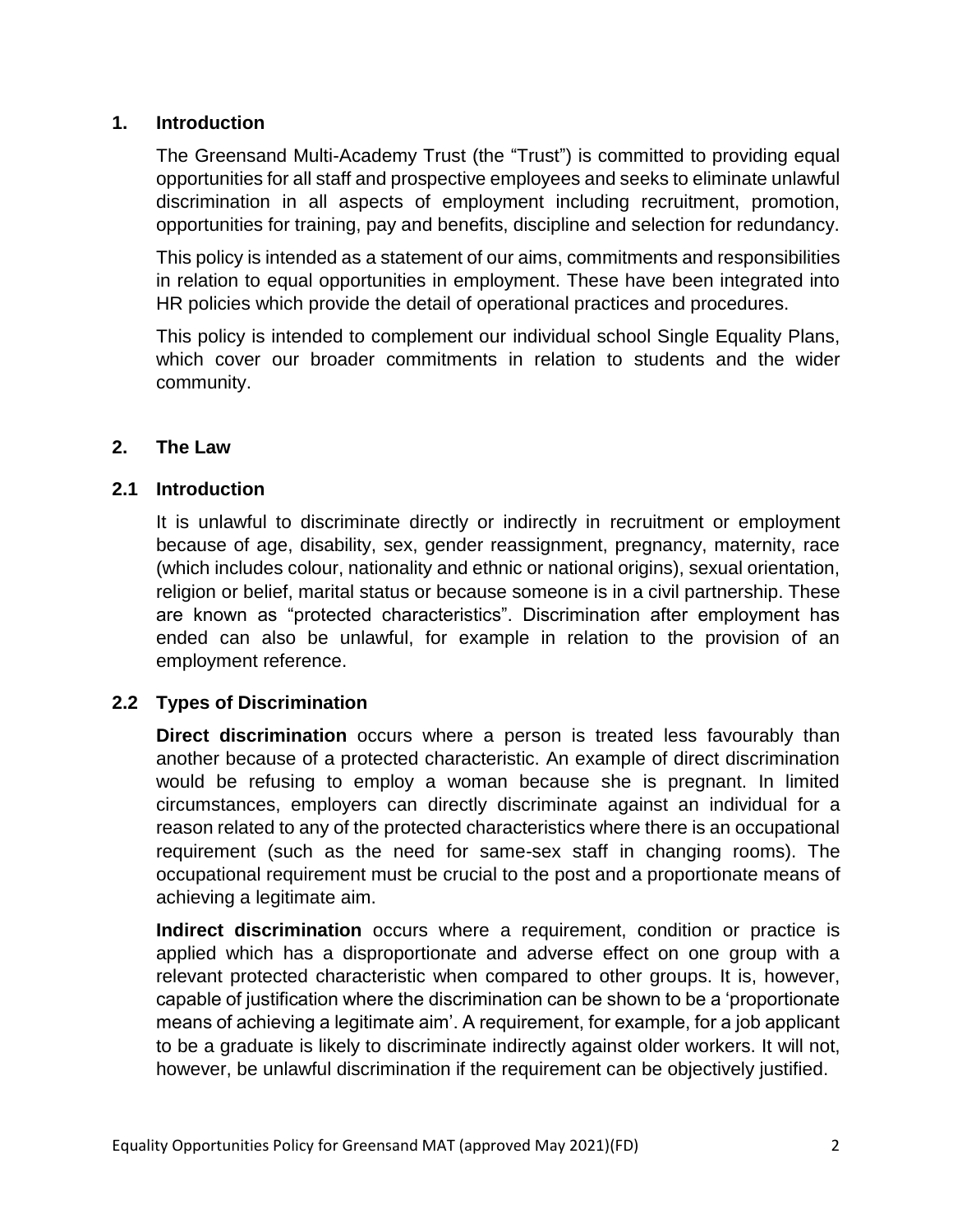**Harassment** occurs where there is unwanted conduct, related to one of the protected characteristics, that has the purpose or effect of violating a person's dignity or creating an intimidating, hostile, degrading, humiliating or offensive environment. It does not matter whether or not this effect was intended by the person responsible for the conduct.

**Associative discrimination** occurs where an individual is directly discriminated against or harassed for associating with another individual who has a protected characteristic. This might occur, for example, where a mother of a disabled child is treated less favourably as a result of her child's disability.

**Perceptive discrimination** occurs where an individual is directly discriminated against or harassed based on a perception that he/she has a particular protected characteristic when he/she in fact does not have that protected characteristic. This might occur, for example, where an employee is subjected to homophobic bullying based on a perception that he/she is homosexual.

**Victimisation** occurs where an employee is subjected to a detriment, such as being denied a training opportunity or a promotion, because he/she made or supported a complaint or raised a grievance under the Equality Act 2010, or because he/she is suspected of doing so. An employee is not, however, protected from victimisation if he/she acted maliciously or made or supported an untrue complaint.

**A failure to make reasonable adjustments** may occur where a physical feature or a requirement, condition or practice puts a disabled person at a substantial disadvantage compared with someone who does not have that protected characteristic and the employer has failed to make reasonable adjustments to enable the disabled person to overcome the disadvantage.

#### **3. Responsibilities of Employees**

Every employee is expected to assist the Trust to meet its obligations in relation to the provision of equal opportunities in employment and to eliminate unlawful discrimination.

Employees can be held personally liable as well as, or instead of, the employer for any act of unlawful discrimination. Employees who commit serious acts of harassment may be guilty of a criminal offence.

Acts of discrimination, harassment, bullying or victimisation against employees or other individuals are disciplinary offences and will be dealt with under the disciplinary procedure. Discrimination, harassment, bullying or victimisation may constitute gross misconduct and could lead to dismissal without notice.

Whilst all employees have a responsibility for supporting our commitments in relation to equality, managers have particular responsibilities because they are in a position to make or influence employment decisions. Managers are therefore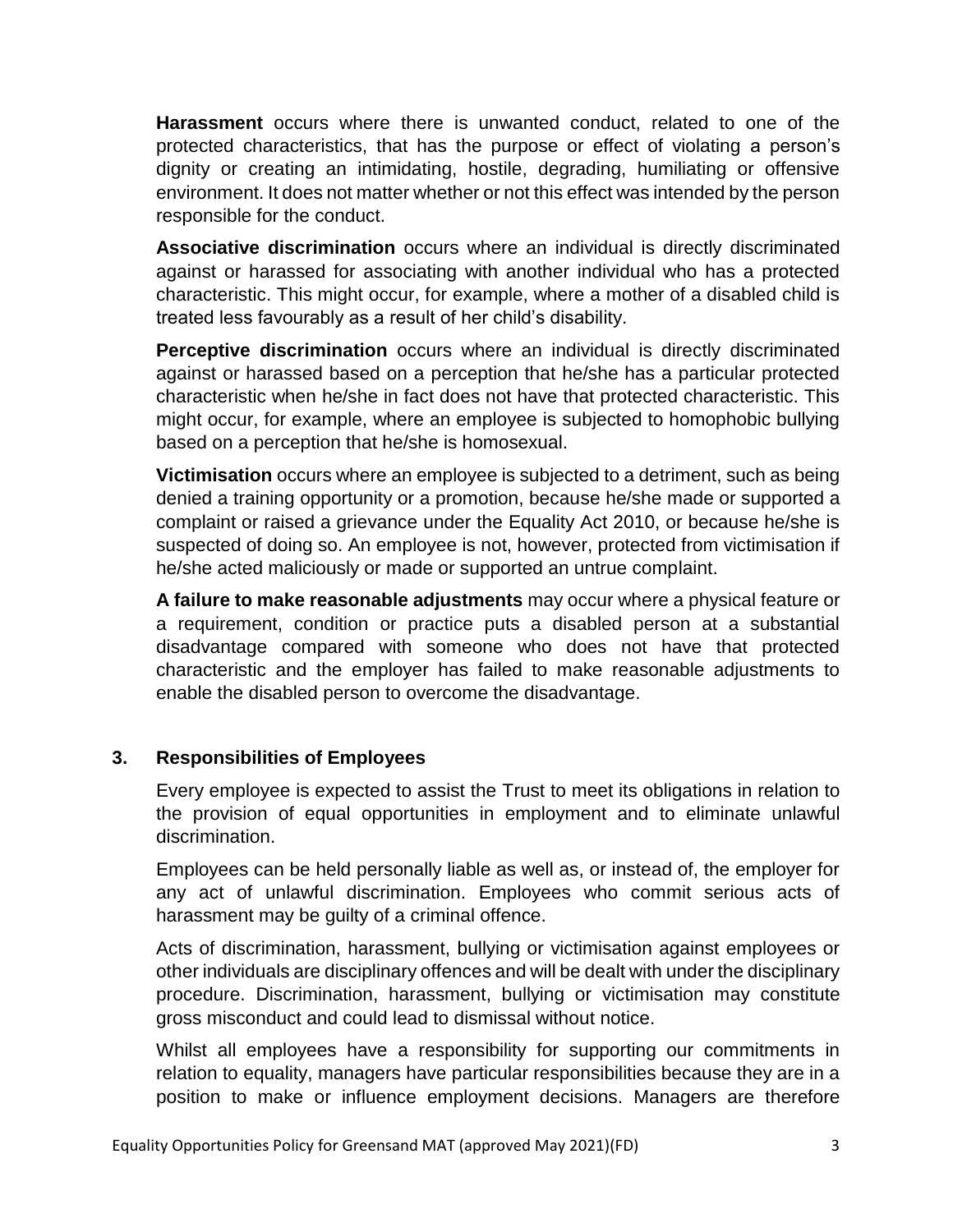expected to be accountable for the provision of equal opportunities through the actions that they take, and to monitor and review practices within their sphere of responsibility.

## **4. Commitments**

- All managers undertaking recruitment must adhere to our Recruitment and Selection Policy in relation to all new appointments and promotions. In particular, this means that essential criteria on person specifications will be limited to those requirements which are necessary for the effective performance of the job. Candidates for employment or promotion will be assessed objectively against the requirements for the job, taking into account any reasonable adjustments that may be required for candidates with a disability.
- All decisions relating to appointment, promotion or access to training will be made based on merit, job needs or other relevant job-related criteria.
- The governing body and senior management will foster a workplace culture in which individuals are respected, in which diversity is valued and in which employees are encouraged to report any behaviour which causes them concern.
- Where employees seek a variation to a standard working practice, any possible indirectly discriminatory effect of the practice in question will be considered and requests will be refused only where there are sound organisational reasons for doing so, unrelated to any protected characteristic. Reasonable adjustments will be made to standard working practices to overcome barriers caused by disability.
- The composition of the existing workforce and of applicants for jobs will be monitored and, where problems are identified, senior management will consider whether appropriate action can be taken to address these.
- The governing body will review on an annual basis the need for training in equal opportunities for managers and others involved in recruitment or other decisions relating to employment, as well as reviewing the need for training for existing and new employees, volunteers and other workers to help them understand their rights and responsibilities.

# **5. Complaints about Discrimination**

Any employee who considers that he/she may have been unlawfully discriminated against may use the grievance procedure to make a complaint. If the complaint involves bullying or harassment, the Bullying and Harassment Policy provides further information about how to raise concerns.

Any complaint will be taken seriously and all managers are expected to seek to resolve any grievance that is deemed to be well-founded. An employee will not be penalised for raising a grievance providing the concerns are put forward in good faith.